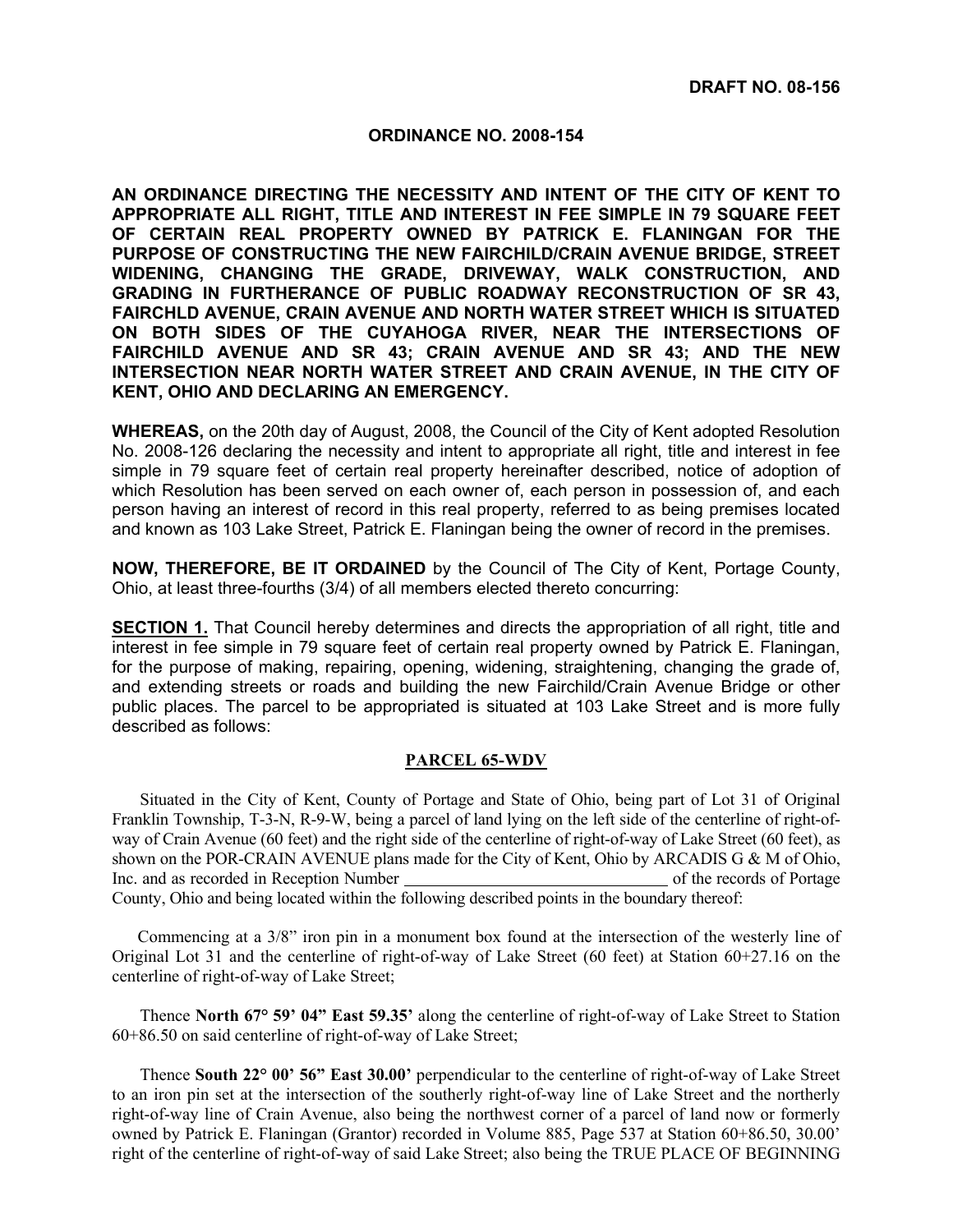of the parcel herein described:

- 1. Thence **North 67° 59' 04" East 11.69'** along the southerly right-of-way line of Lake Street to an iron pin set at Station 60+98.20, 30.00' right of the said centerline of Lake Street;
- 2. Thence **South 26° 47' 26" East 13.61'** through said Flaningan parcel to an iron pin set on the northerly right-of-way line of Crain Avenue at Station 100+44.41, 30.00' left of the centerline of right-of-way of Crain Avenue;
- 3. Thence **North 65° 24' 53" West 18.67'** along the northerly right-of-way line of Crain Avenue to the TRUE PLACE OF BEGINNING.

 The above described parcel contains 79 square feet of land, which includes 0 square feet in the present road occupied, resulting in a net take of 79 square feet of land of which is contained within Portage County Auditor's Permanent Parcel Number 170312200170 and subject to all legal highways and easements of record.

 This description was prepared by Angela M. Metz, E.I. in December 2006 under the direct supervision of Charles A. Hauber, Registered Surveyor Number 8034 and is based on a field survey performed by Finkbeiner, Pettis & Strout, Inc. (now known as ARCADIS G & M of Ohio, Inc.) in 2004 under the direction and supervision of Michael E. Durbin, Registered Surveyor Number 7528.

Bearings in this description are based on the Ohio Coordinate System, NAD83(86), North Zone.

 Grantor claims title by instrument(s) of record in Volume 885, Page 537 of the records of Portage County.

 The stations referred to herein are from the centerline of right-of-way of Lake Street and Crain Avenue as found on the City of Kent Right-of-Way Plan POR-CRAIN AVENUE.

 Iron pins set in the above description are 5/8 inch diameter by 30 inch long rebars with a plastic cap stamped "HAUBER 8034" or a drill hole depending upon the nature of the material that is present at each corner after construction.

 Grantor conveys all of the property described above, except they reserve the right of ingress and egress to and from Crain Avenue and Lake Street for himself and his heirs, executors, administrators and assigns.

 Grantor, for himself and his heirs, executors, administrators and assigns, reserves the right of ingress and egress to and from any residual area.

**SECTION 2.** That the Director of Law, or his designee, be and he is hereby authorized and directed to make application to a Court of competent jurisdiction by filing therewith a petition for appropriation to have the above described real property appropriated and to have a jury impaneled to make inquiry into and assess the compensation to be paid for the real property so described.

**SECTION 3.** That the Director of Law, or his designee, be and is hereby authorized to make application to a Court of competent jurisdiction and file with said Court a declaration of intent dealing with the acquisition of the real property and further deposit with the Clerk of the Common Pleas Court of Portage County, Ohio, the value of the property interest to be appropriated as determined by the City of Kent.